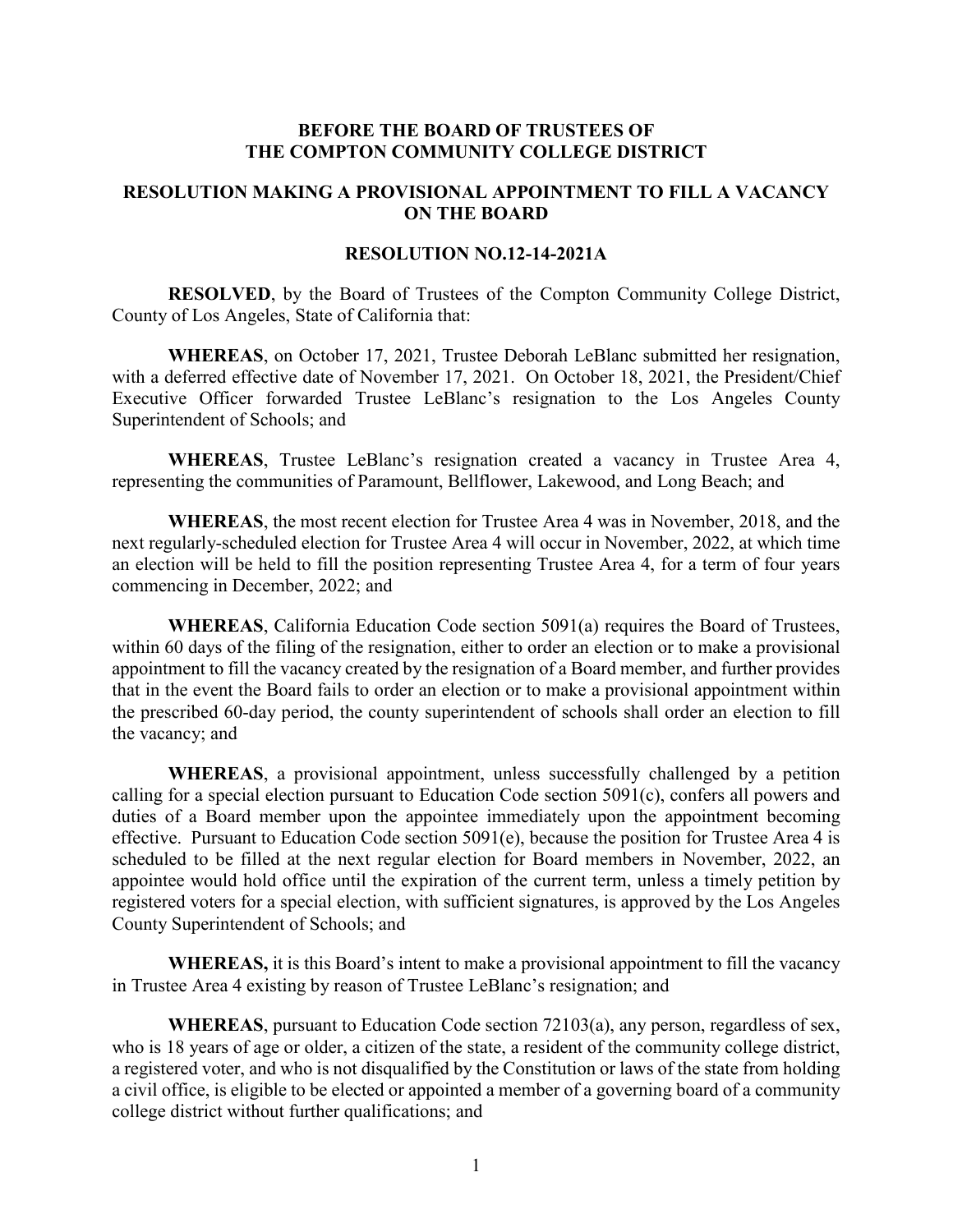**WHEREAS**, pursuant to and as authorized by Education Code section 72022, Board Policy 2100 provides for the election of Trustees by trustee geographical areas; and

**WHEREAS**, Board Policy 2010 provides that any person who meets the criteria contained in law is eligible to be elected or appointed a member of the Board;

# **NOW THEREFORE BE IT RESOLVED AND ORDERED AS FOLLOWS:**

1. That pursuant to and as authorized by Education Code section 5091, the Board of Trustees hereby appoint Juanita Doplemore as a member to fill the vacancy in Trustee Area 4. The appointment shall become effective upon the appointee taking and subscribing the required oath or affirmation, and the appointee shall hold office until the qualification of a successor following the next regularly scheduled election for Board members to be held in November, 2022, unless the appointment is terminated earlier as provided in Education Code section 5091(c)(2).

2. That within 10 days of the date of this Resolution, the President/Chief Executive Officer shall cause to be posted a public notice of vacancy and provisional appointment, in the form and manner required by Education Code section 5092;

3. That the Board delegates to the President/Chief Executive Officer all authority necessary and proper to the accomplishment of the purposes of this Resolution.

The foregoing Resolution was considered, passed and adopted by this Board of Trustees at its special meeting of December 14, 2021, by the following vote:

AYES: Ramos, Calhoun, Dr. Little, Lopez

NOES:

ABSTAIN:

ABSENT:

021 10:23 PST)

Sonia Lopez, President Compton Community College District Board of Trustees

I hereby certify that the foregoing is a full, true, and correct transcript of a resolution duly adopted by the Board of Trustees named herein at a duly constituted meeting of said Board of Trustees held on December 14, 2021, as it appears upon the minutes of the said meeting.

Keith Curry, Ed.D., Secretary to the Board of Trustees, Compton Community College District